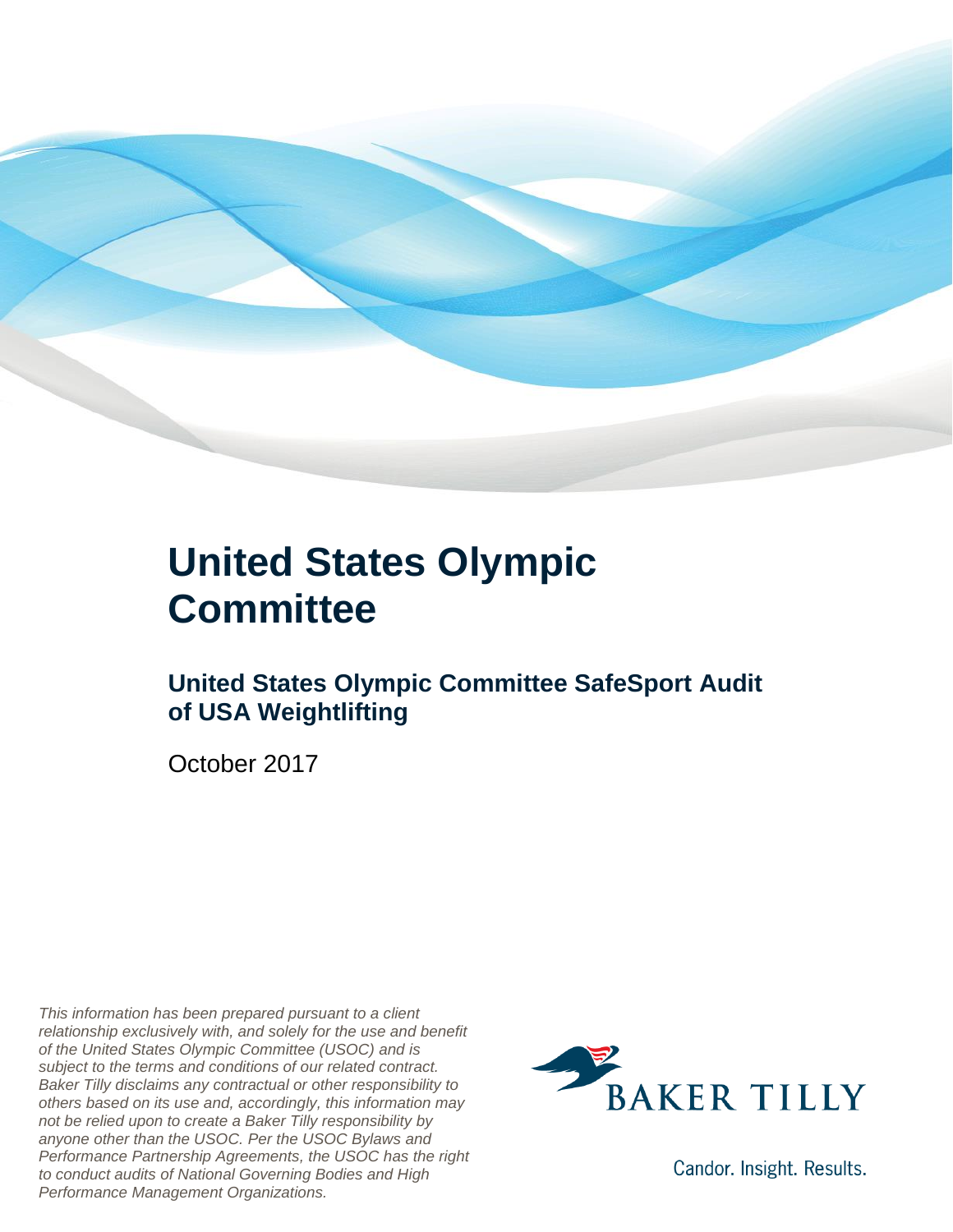

|  | UNITED STATES OLYMPIC COMMITTEE SAFESPORT AUDIT OF USA |  |
|--|--------------------------------------------------------|--|
|  |                                                        |  |
|  |                                                        |  |
|  |                                                        |  |
|  |                                                        |  |
|  |                                                        |  |
|  |                                                        |  |
|  |                                                        |  |
|  |                                                        |  |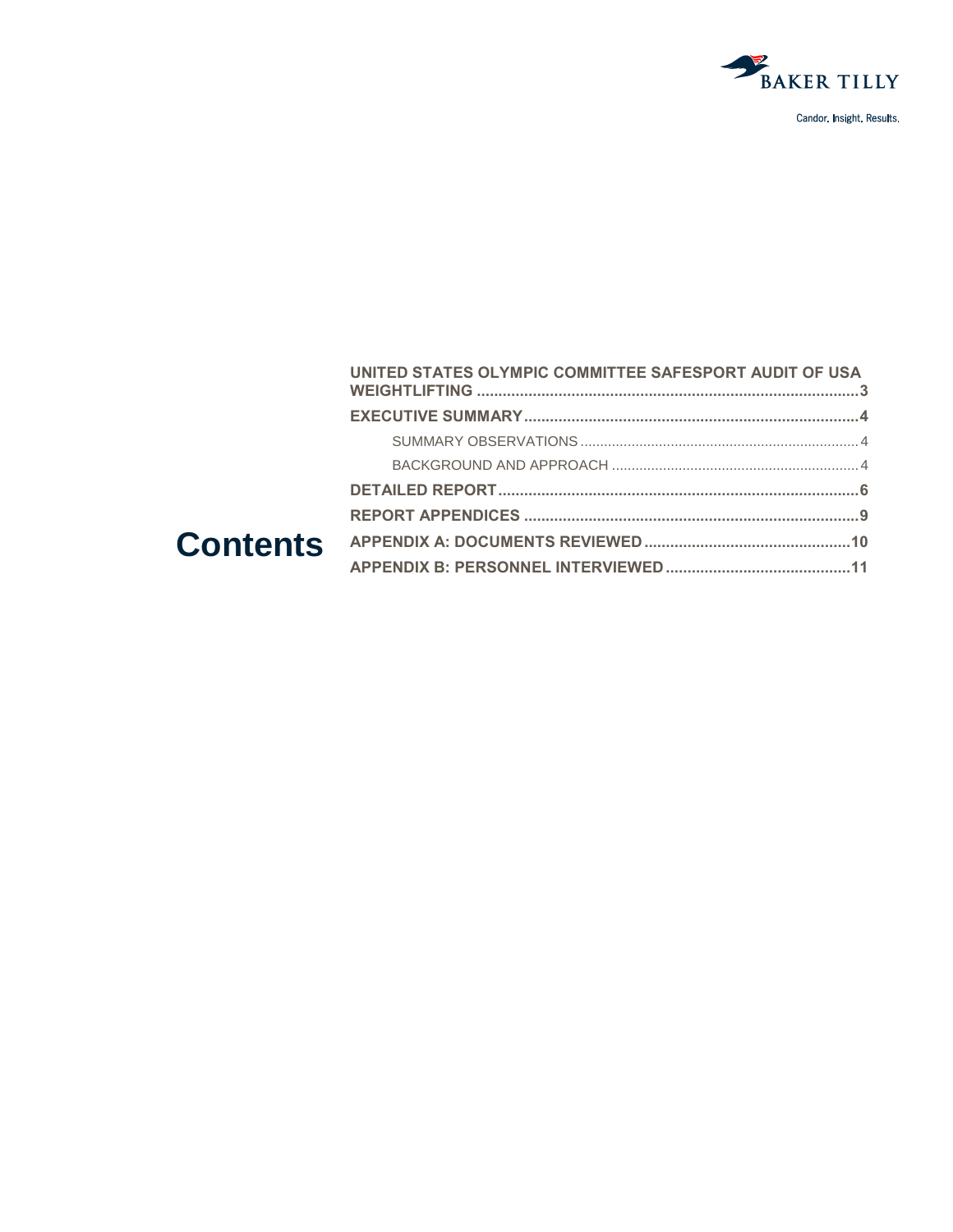

 $\overline{a}$ 

United States Olympic Committee USOC SafeSport Audit of USA Weightlifting

### <span id="page-2-0"></span>**United States Olympic Committee SafeSport Audit of USA Weightlifting<sup>1</sup>**

<sup>&</sup>lt;sup>1</sup> To consider the report in its entirety, please refer also to the detailed management response that will appear here [\[Governance Documents\]](https://www.teamusa.org/Footer/Legal/Governance-Documents) within 90 days of the date of this report.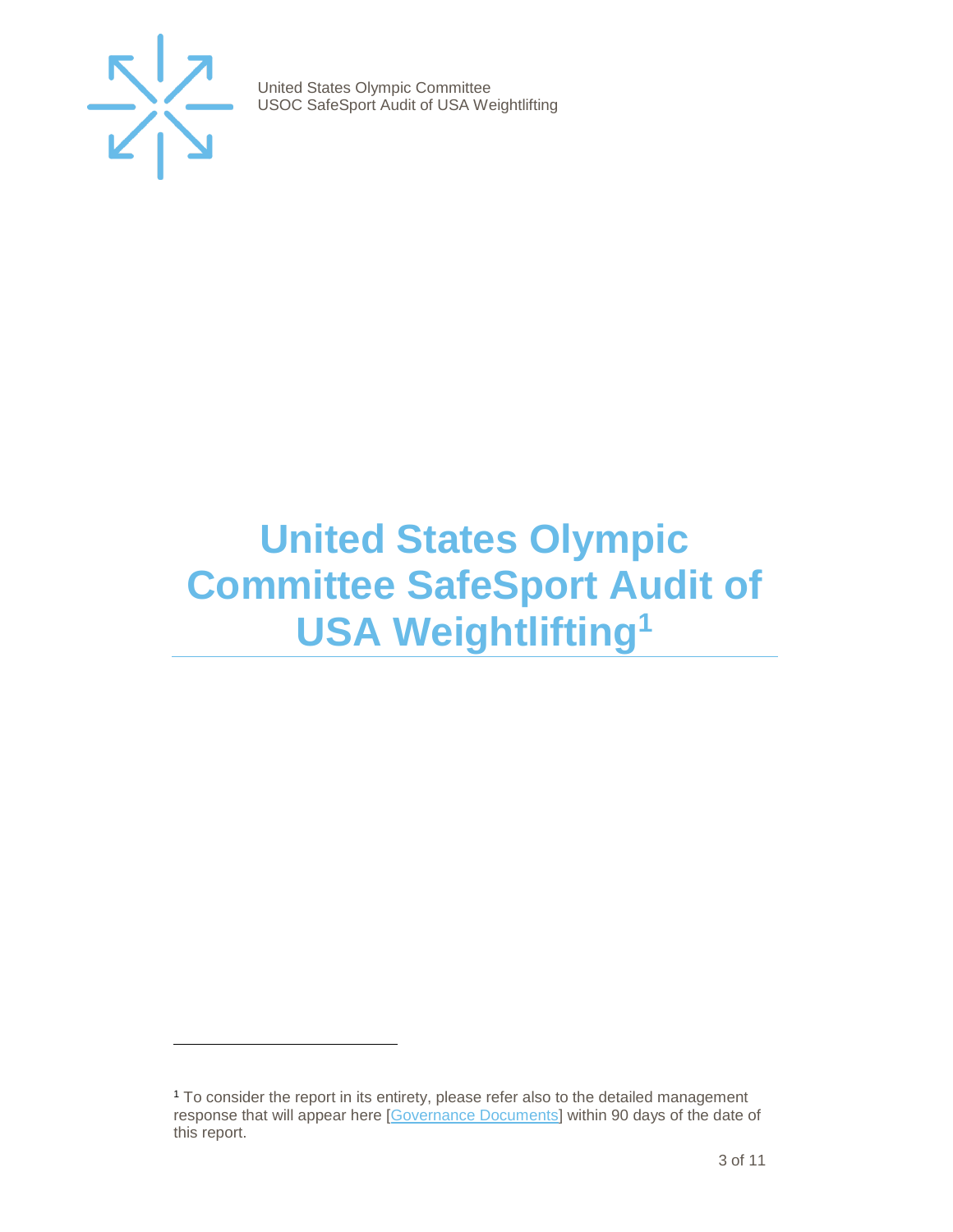

## **Executive Summary**

#### <span id="page-3-1"></span><span id="page-3-0"></span>**Summary Observations**

It shall be the policy of the United States Olympic Committee (USOC) that each National Governing Body (NGBs) adopt a Minimum Standards Policy for Athlete Safety Programs (Athlete Safety Standards) by December 31, 2013<sup>2</sup>.

We noted the following opportunities to enhance the design of USA Weightlifting's (USAW) compliance with the Athlete Safety Standards:

- **Athlete Safety Standards - Criminal Background Checks and Education and Training Testing** - Four individuals selected for testing (40% of the selected individuals) did not complete education and training requirements during the testing period (i.e., May 1, 2016 through April 30, 2017); however, evidence was provided that the education and training requirements were completed prior to issuing the audit report.
- **Athlete Safety Standards - Application of the SafeSport Policy (Minors)** - USA Weightlifting's policy states, "USA Weightlifting coaches and administrators who will come into contact with minors are required to undergo a background check every two years," and "USA Weightlifting sanctioned event volunteers and coaches that will have significant exposure to minors will also be required to pass a background check." The USA Weightlifting's application of this policy is inconsistent with the requirements listed in the Athlete Safety Standards and may be focused too narrowly on minors. The Athlete Safety Standards do not limit these activities to include only minors.

#### <span id="page-3-2"></span>**Background and Approach**

 $\overline{a}$ 

USOC engaged Baker Tilly Virchow Krause (Baker Tilly), to assist the USOC in the completion of SafeSport audits, to assess compliance with SafeSport policies and procedures at the USOC and all of its NGBs and High Performance Management Organizations (HPMOs).

Baker Tilly performed a review of USAW to evaluate compliance with the Athlete Safety Standards. The following activities were performed for this review of USAW:

- Developed and executed an audit program that included:
	- Holding a virtual entrance meeting to discuss and document USAW's SafeSport program and processes.
	- Selecting a sample of ten from the required individuals to ensure a background check was performed and education and training was completed. See **Appendix A** for a list of documents reviewed.

<sup>2</sup> Effective June 20, 2017 the USOC replaced the Athlete Safety Standards with the NGB Athlete Safety Policy. Due to the timing of this audit, fieldwork was performed in accordance with the Athlete Safety Standards.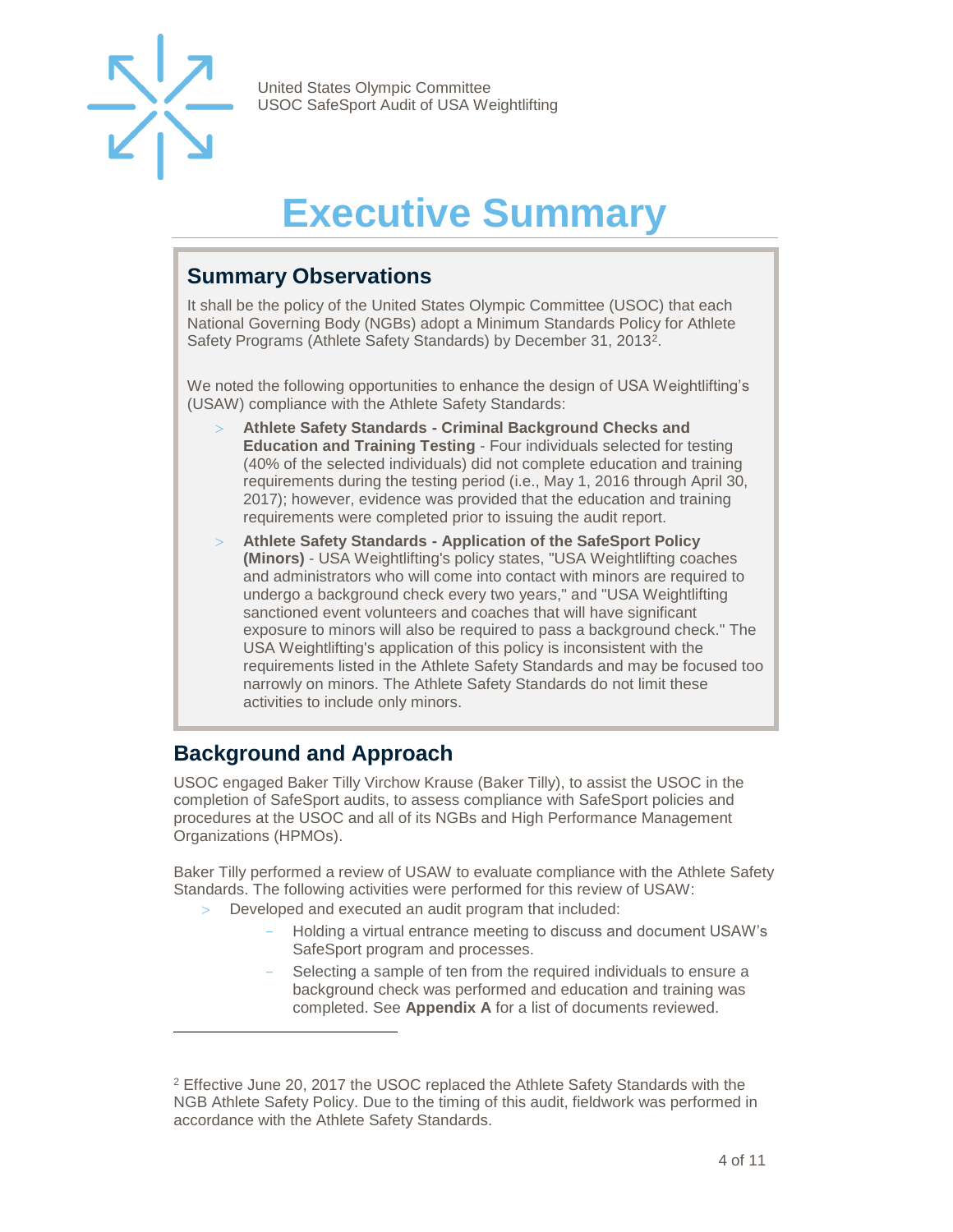

- Reviewing USAW's athlete safety policy and determining whether the following was addressed:
	- Required misconduct is prohibited and defined;
	- Reporting procedures are documented; and
	- The grievance process is documented and complies with Athlete Safety Standards.
- Identifying which individuals are required to undergo a criminal background check and complete education and training.
- Conducted a virtual exit meeting, if requested, following delivery of the draft report, to discuss audit findings and recommendation(s) with USAW. See **Appendix B** for a list of individuals interviewed.
- > Identified specific observations and recommendations regarding opportunities to enhance compliance with Athlete Safety Standards. Observations include the following attributes: criteria, condition, cause, effect and recommendation, as set out in the International Professional Practices Framework (IPPF) Standards and Practice Advisory 2410-1.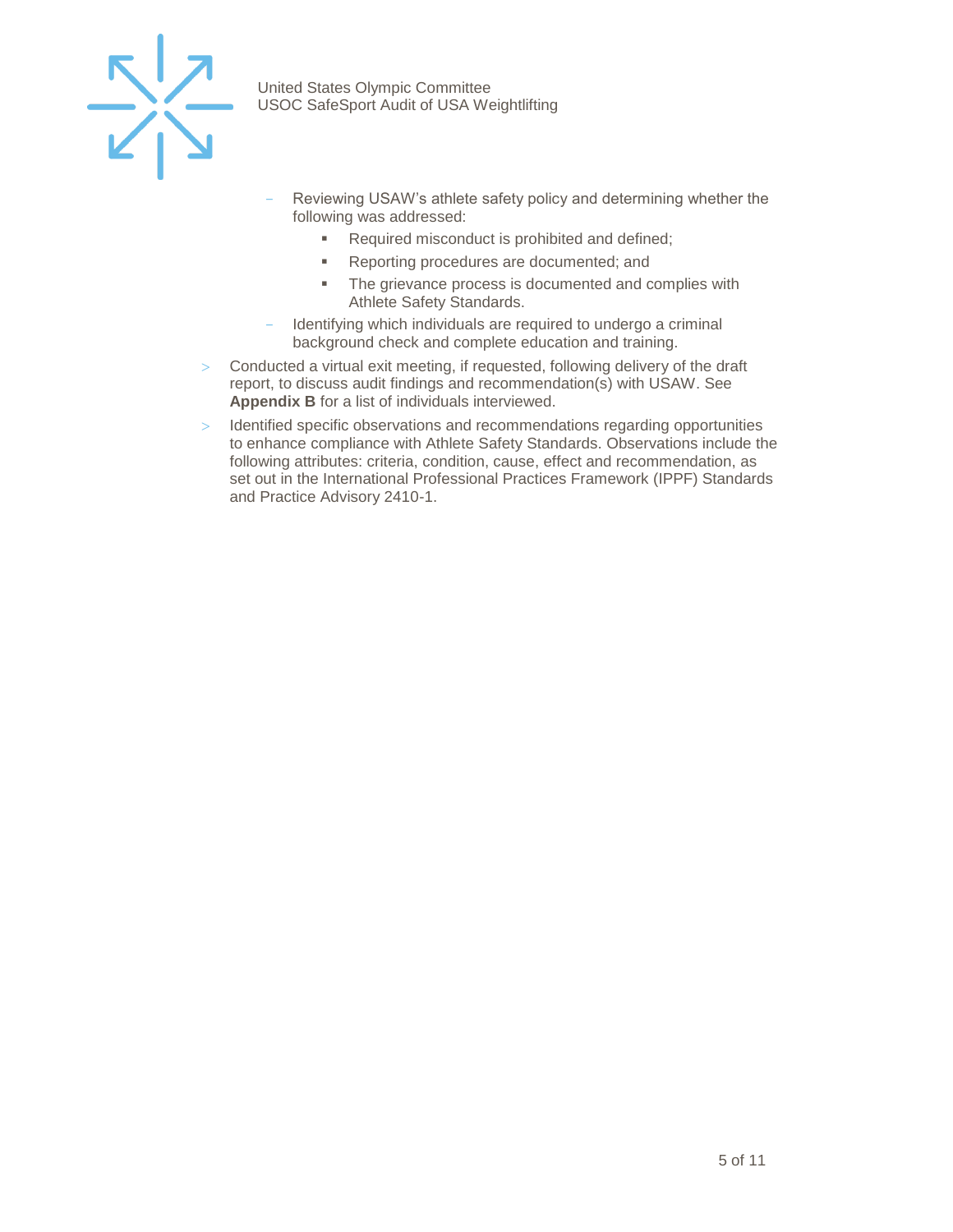

### **Detailed Report**

<span id="page-5-0"></span>The tables below represent opportunities to enhance the design and effectiveness of USAW's compliance with the Athlete Safety Standards.

| 1. Athlete Safety Standards - Criminal Background Checks and Education and<br><b>Training Testing</b> |                                                                                                                                                                                                                                                                                                                                                                                                                                                                                                                                                                                                                                                                                                                                                                                                                                                                       |  |
|-------------------------------------------------------------------------------------------------------|-----------------------------------------------------------------------------------------------------------------------------------------------------------------------------------------------------------------------------------------------------------------------------------------------------------------------------------------------------------------------------------------------------------------------------------------------------------------------------------------------------------------------------------------------------------------------------------------------------------------------------------------------------------------------------------------------------------------------------------------------------------------------------------------------------------------------------------------------------------------------|--|
| <b>Criteria</b>                                                                                       | The Athlete Safety Standards state each NGB/HPMO shall<br>require criminal background checks and education and<br>training for those individuals it formally authorizes, approves,<br>or appoints (a) to a position of authority over, or (b) to have<br>frequent contact with athletes.                                                                                                                                                                                                                                                                                                                                                                                                                                                                                                                                                                              |  |
| <b>Condition</b>                                                                                      | Four individuals selected for testing (40% of the selected<br>individuals) did not complete education and training<br>requirements during the testing period (i.e., May 1, 2016<br>through April 30, 2017); however, evidence was provided that<br>the education and training requirements were completed prior<br>to issuing the audit report.                                                                                                                                                                                                                                                                                                                                                                                                                                                                                                                       |  |
| Cause                                                                                                 | USA Weightlifting did not have sufficient background check<br>and education requirement tools to sufficiently enforce the<br>education requirements.                                                                                                                                                                                                                                                                                                                                                                                                                                                                                                                                                                                                                                                                                                                  |  |
| <b>Effect</b>                                                                                         | Individuals USA Weightlifting formally authorizes, approves or<br>appoints (a) to a position of authority over, or (b) to have<br>frequent contact with athletes may not be in compliance with<br>the USOC's SafeSport program because they have not<br>completed criminal background checks and/or education and<br>training prior to having contact with athletes. USA<br>Weightlifting must be in compliance with the Athlete Safety<br>Standards to be a member in good standing. Noncompliance<br>with the Athlete Safety Standards can result in disciplinary<br>action by the USOC including withdrawal of high performance<br>funding.<br>Also, athletes may have contact with individuals who are<br>unaware of SafeSport misconduct and the potential impact to<br>athletes' well-being, which could put athletes at SafeSport-<br>related misconduct risk. |  |
| <b>Recommendation</b>                                                                                 | USA Weightlifting must require that individuals it formally<br>authorizes, approves, or appoints (a) to a position of authority<br>over, or (b) to have frequent contact with athletes complete<br>criminal background checks and education and training<br>requirements in a timely manner and before they have contact<br>with athletes to provide assurance that they are educated on<br>the requirements of the Athlete Safety Standards. USA<br>Weightlifting must consistently track and verify criminal                                                                                                                                                                                                                                                                                                                                                        |  |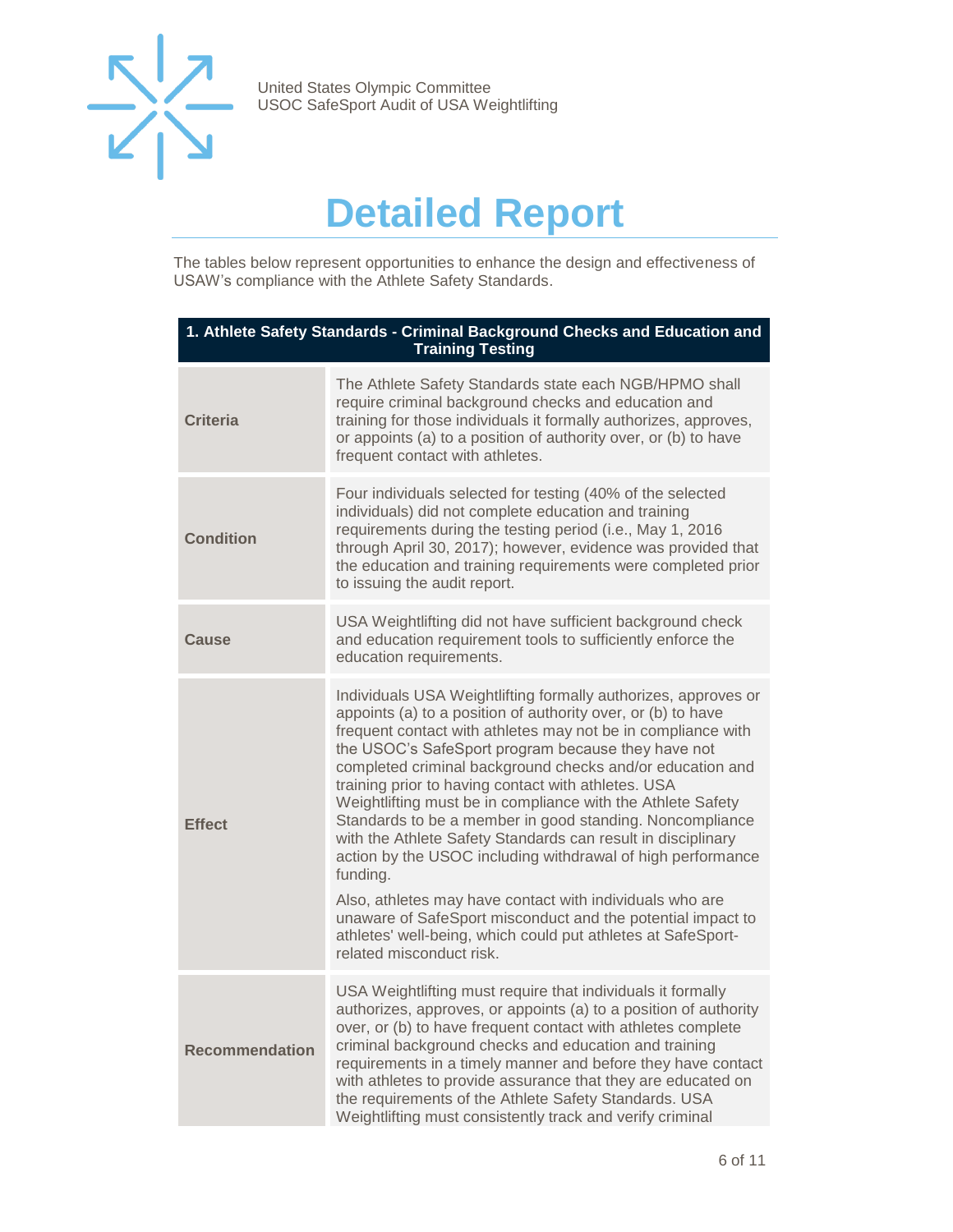

#### **1. Athlete Safety Standards - Criminal Background Checks and Education and Training Testing**

|                               | background checks and education and training requirements<br>are met for all required individuals. Compliance with these<br>requirements must be completed within 90 days of receipt of<br>the final audit report.                                                                                                                                                                                                    |
|-------------------------------|-----------------------------------------------------------------------------------------------------------------------------------------------------------------------------------------------------------------------------------------------------------------------------------------------------------------------------------------------------------------------------------------------------------------------|
|                               | USA Weightlifting should review the testing results and<br>require all necessary individuals to complete the necessary<br>requirements (i.e., criminal background check and/or<br>education and training).                                                                                                                                                                                                            |
| <b>Management</b><br>response | USA Weightlifting on 25 June 2017 brought in additional<br>stringent measures to widen those who require SafeSport<br>education with immediate effect, though some elements of<br>this require additional IT programming coming into effect on 1<br>January 2018. USA Weightlifting and its membership were in<br>compliance with the requirements set forth by our<br>organization at the time of this audit report. |

| 2. Athlete Safety Standards - Application of the SafeSport Policy (Minors) |                                                                                                                                                                                                                                                                                                                                                                                                                                                                                                                                                                                                                                               |  |
|----------------------------------------------------------------------------|-----------------------------------------------------------------------------------------------------------------------------------------------------------------------------------------------------------------------------------------------------------------------------------------------------------------------------------------------------------------------------------------------------------------------------------------------------------------------------------------------------------------------------------------------------------------------------------------------------------------------------------------------|--|
| <b>Criteria</b>                                                            | The Athlete Safety Standards state each NGB/HPMO shall<br>require criminal background checks and education and<br>training for those individuals it formally authorizes, approves,<br>or appoints (a) to a position of authority over, or (b) to have<br>frequent contact with athletes.                                                                                                                                                                                                                                                                                                                                                      |  |
| <b>Condition</b>                                                           | USA Weightlifting's policy states, "USA Weightlifting coaches<br>and administrators who will come into contact with minors are<br>required to undergo a background check every two years,"<br>and "USA Weightlifting sanctioned event volunteers and<br>coaches that will have significant exposure to minors will also<br>be required to pass a background check." The USA<br>Weightlifting's application of this policy is inconsistent with the<br>requirements listed in the Athlete Safety Standards and may<br>be focused too narrowly on minors. The Athlete Safety<br>Standards do not limit these activities to include only minors. |  |
| Cause                                                                      | USA Weightlifting focuses heavily on the need to protect<br>minors in its SafeSport requirements. The Athlete Safety<br>Standards, however, require a wider focus on all athletes.                                                                                                                                                                                                                                                                                                                                                                                                                                                            |  |
| <b>Effect</b>                                                              | USA Weightlifting may not be in compliance with the Athlete<br>Safety Standards. USA Weightlifting must be in compliance<br>with the Athlete Safety Standards to be a member in good<br>standing. Noncompliance with the Athlete Safety Standards<br>can result in disciplinary action by the USOC including<br>withdrawal of high performance funding.                                                                                                                                                                                                                                                                                       |  |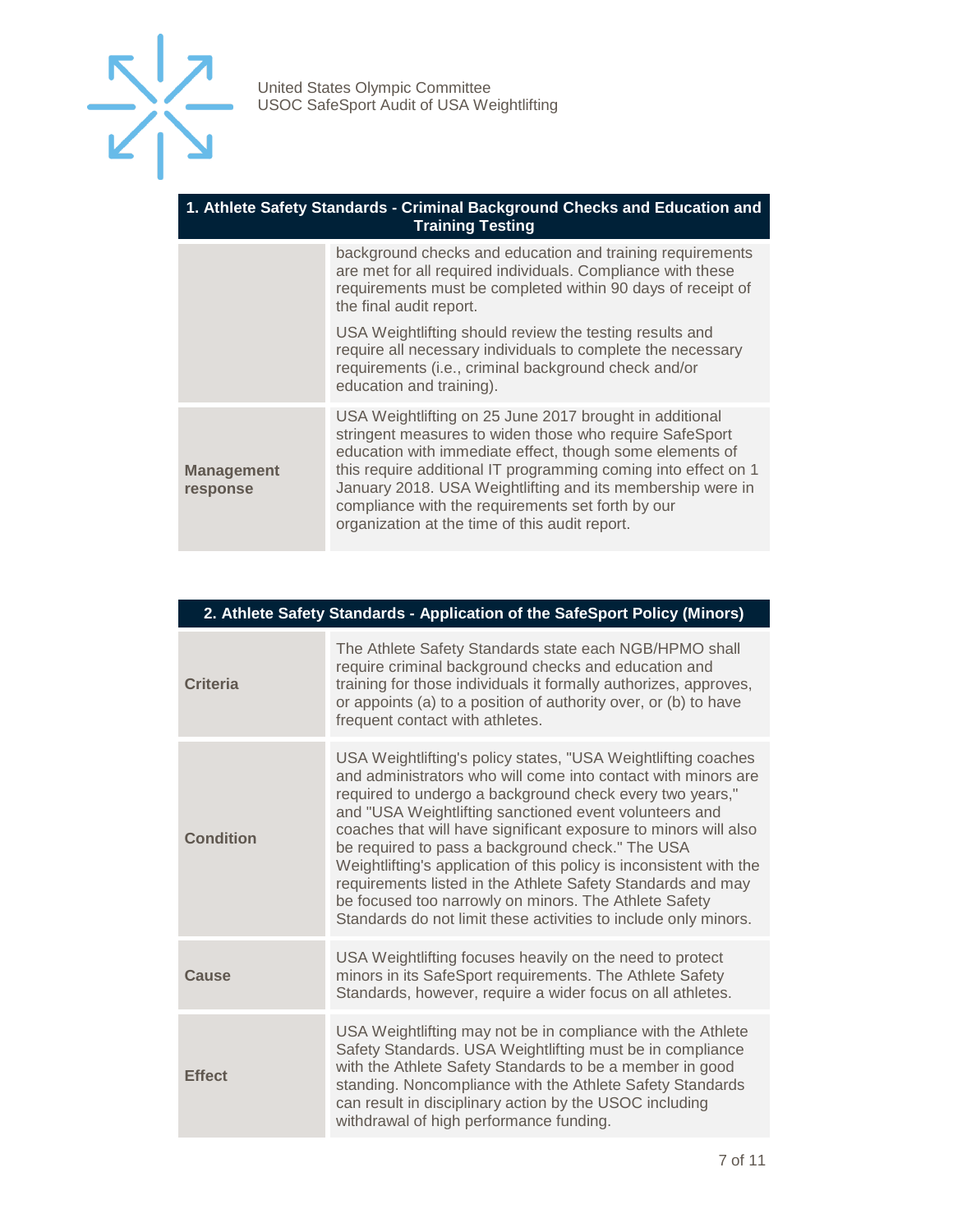

#### **2. Athlete Safety Standards - Application of the SafeSport Policy (Minors)**

|                               | Additionally, stakeholders (e.g., coaches, staff, officials,<br>volunteers, etc.) may not know that criminal background<br>checks and education and training requirements apply to<br>them or be informed of SafeSport initiatives and the related<br>misconduct areas. By focusing on minors, USA Weightlifting<br>potentially exposes its adult athletes to further risk. Athletes<br>may have contact with individuals who are unaware of<br>SafeSport misconduct and the potential impact to athletes'<br>well-being and/or have contact with individuals who have a<br>criminal history, which could put athletes at SafeSport-related<br>misconduct risk. |
|-------------------------------|-----------------------------------------------------------------------------------------------------------------------------------------------------------------------------------------------------------------------------------------------------------------------------------------------------------------------------------------------------------------------------------------------------------------------------------------------------------------------------------------------------------------------------------------------------------------------------------------------------------------------------------------------------------------|
| <b>Recommendation</b>         | USA Weightlifting must require that individuals it formally<br>authorizes, approves, or appoints (a) to a position of authority<br>over, or (b) to have frequent contact with athletes complete<br>criminal background checks and education and training<br>requirements in a timely manner and before they have contact<br>with athletes to provide assurance that they are educated on<br>the requirements of the Athlete Safety Standards. Compliance<br>with these requirements must be completed within 90 days of<br>receipt of the final audit report.                                                                                                   |
| <b>Management</b><br>response | On June 27, 2017, USA Weightlifting approved additional<br>measures which were implemented with immediate effect<br>(less some that require IT programming, implemented for<br>2018 January 1). Those measures address the exclusivity of<br>measures to applying to those overseeing minors and instead<br>require anyone in a position of authority over athletes at<br>particular events inclusive of National team events to have<br>completed the SafeSport training and background checks.                                                                                                                                                                |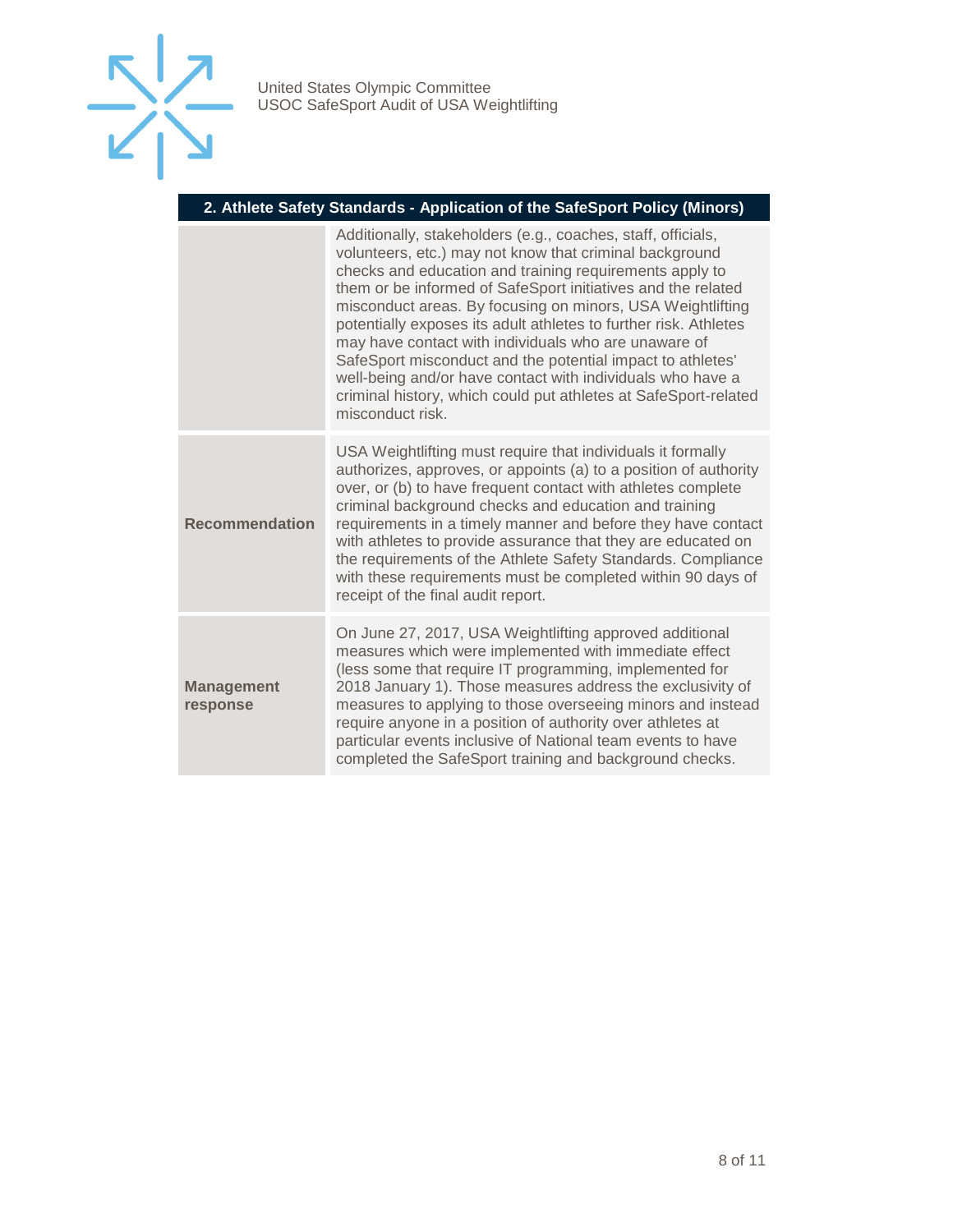

## <span id="page-8-0"></span>**Report Appendices**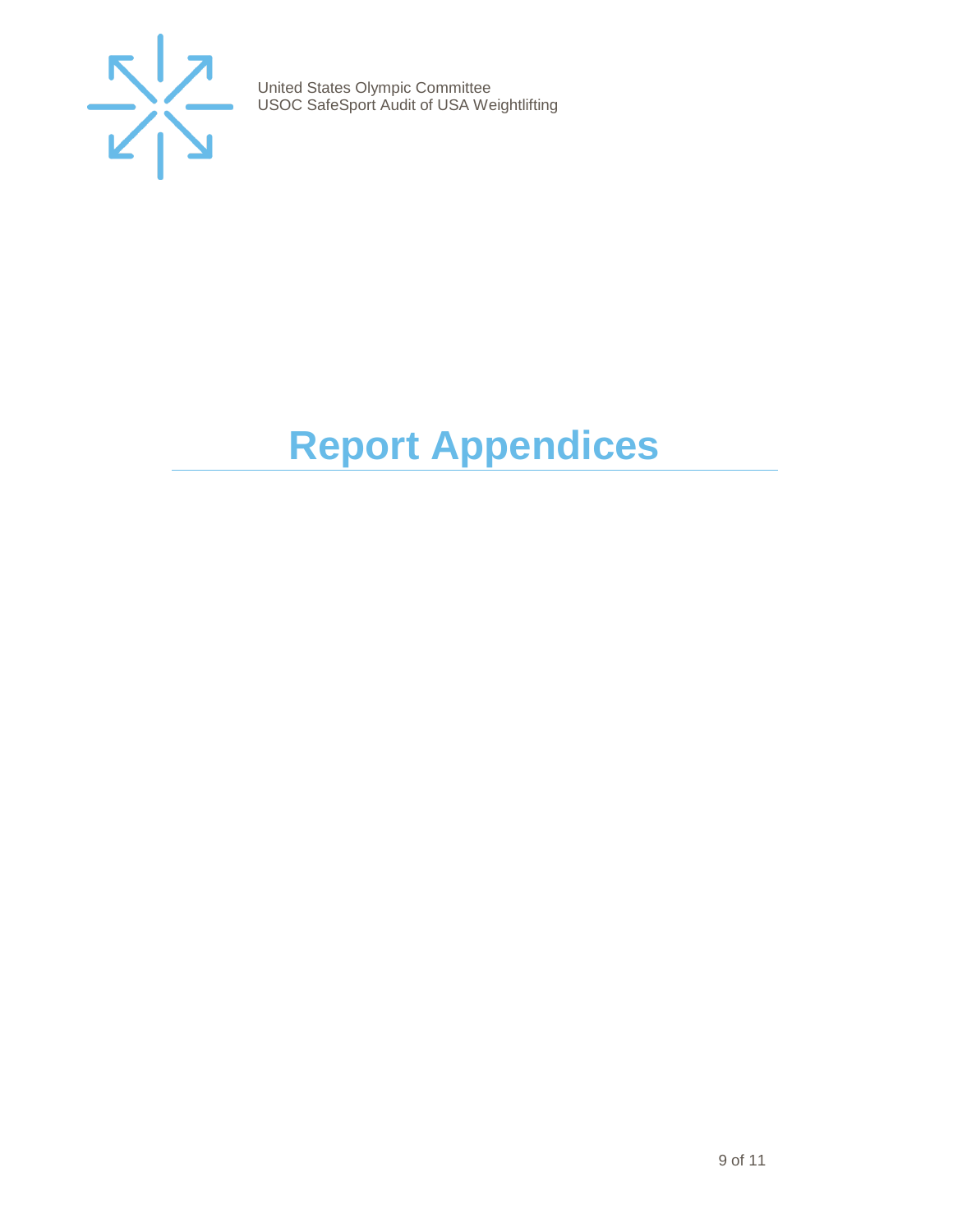

#### <span id="page-9-0"></span>**Appendix A: Documents Reviewed**

We reviewed the following documents:

- > Athlete Safety Standards Program Questionnaire
- > Population listing of "required individuals" (i.e., covered individuals required to undergo background check and training)
- > USA Weightlifting Policies for SafeSport